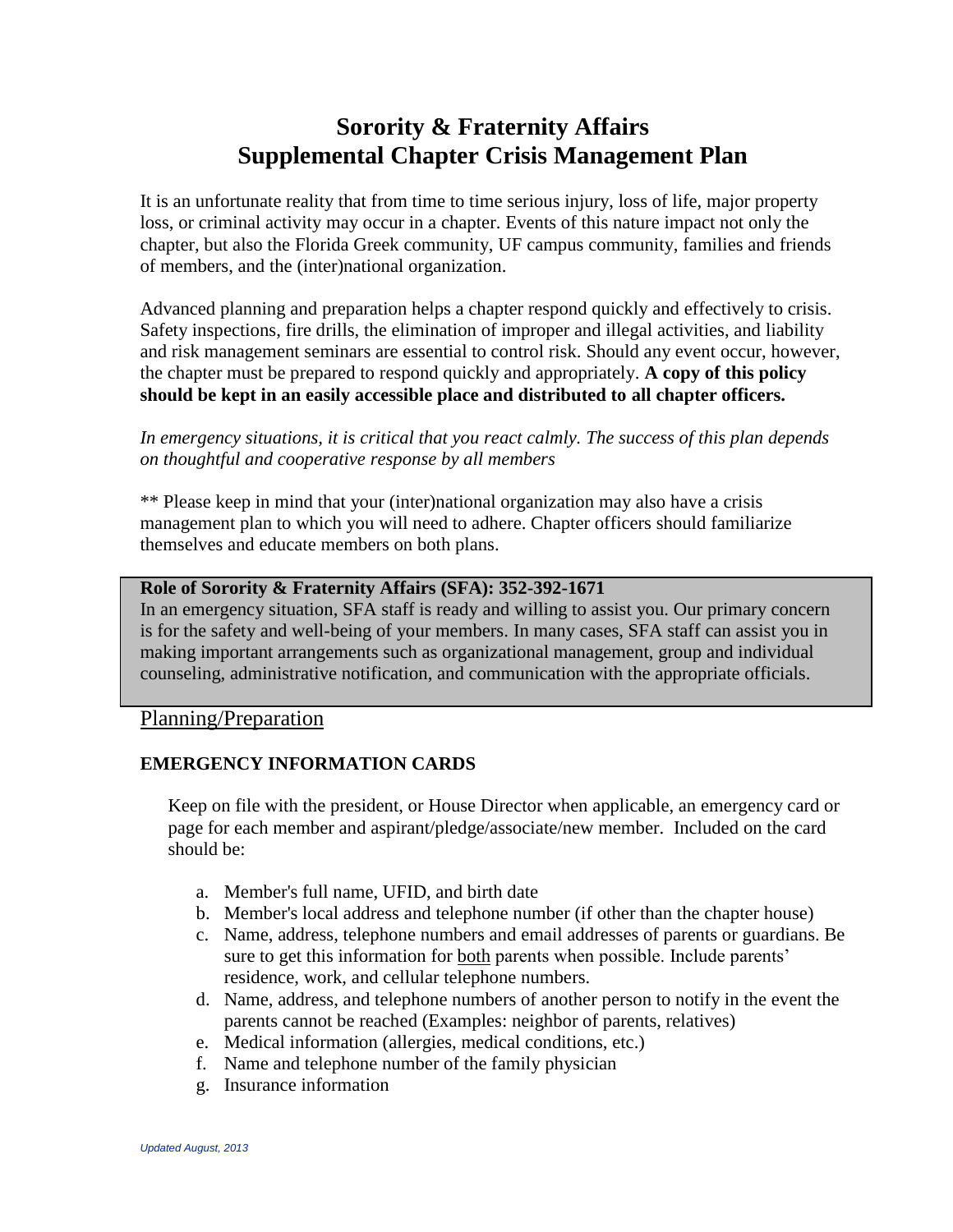# **DETERMINE WHO IS IN CHARGE DURING AN EMERGENCY / CRISIS**

**The chapter president oversees the response in every emergency situation involving a crisis, serious injury, or death**. In the absence of the president, a ranking order of officers is to be established and communicated to chapter members. A listing of these names and positions is to be posted in an accessible location. The House Director, Chapter Advisor, and SFA council advisor should also be informed about and provided a copy of these procedures.

| <b>OFFICER</b> |              | <b>NAME</b> | <b>PHONE</b> | E-MAIL |
|----------------|--------------|-------------|--------------|--------|
|                | 1. President |             |              |        |
| ◠<br>ـ ت       |              |             |              |        |
| 3.             |              |             |              |        |

# Response/Recovery

## **PLACE EMERGENCY PHONE CALLS**

In an emergency situation where emergency personnel (police, fire, ambulance) are needed:

| 1st: | <b>Call 911.</b> Be prepared to provide your name, location, the nature of the |  |  |
|------|--------------------------------------------------------------------------------|--|--|
|      | emergency, and type of assistance needed. For housed chapters, be sure to      |  |  |
|      | notify your House Director immediately after calling 911.                      |  |  |

| Call/Notify House Director                                                                                                                                                                                                     |                                                  |  |
|--------------------------------------------------------------------------------------------------------------------------------------------------------------------------------------------------------------------------------|--------------------------------------------------|--|
|                                                                                                                                                                                                                                |                                                  |  |
| <b>2nd:</b> Call your Sorority & Fraternity Affairs Council Advisor                                                                                                                                                            |                                                  |  |
|                                                                                                                                                                                                                                | $Home$ $Cell$ $\qquad \qquad \qquad \text{Cell}$ |  |
| <b>3rd:</b> Call Chapter Advisor                                                                                                                                                                                               |                                                  |  |
| Home has a series of the series of the series of the series of the series of the series of the series of the series of the series of the series of the series of the series of the series of the series of the series of the s |                                                  |  |
|                                                                                                                                                                                                                                |                                                  |  |

 $4<sup>th</sup>$ **th:** Notify appropriate chapter leadership for additional support.

**Sorority and Fraternity Affairs staff will discuss the situation with you and in all serious cases will be at the chapter house or designated location in a matter of minutes. Always call if you are in doubt as to whether a situation is serious or not.**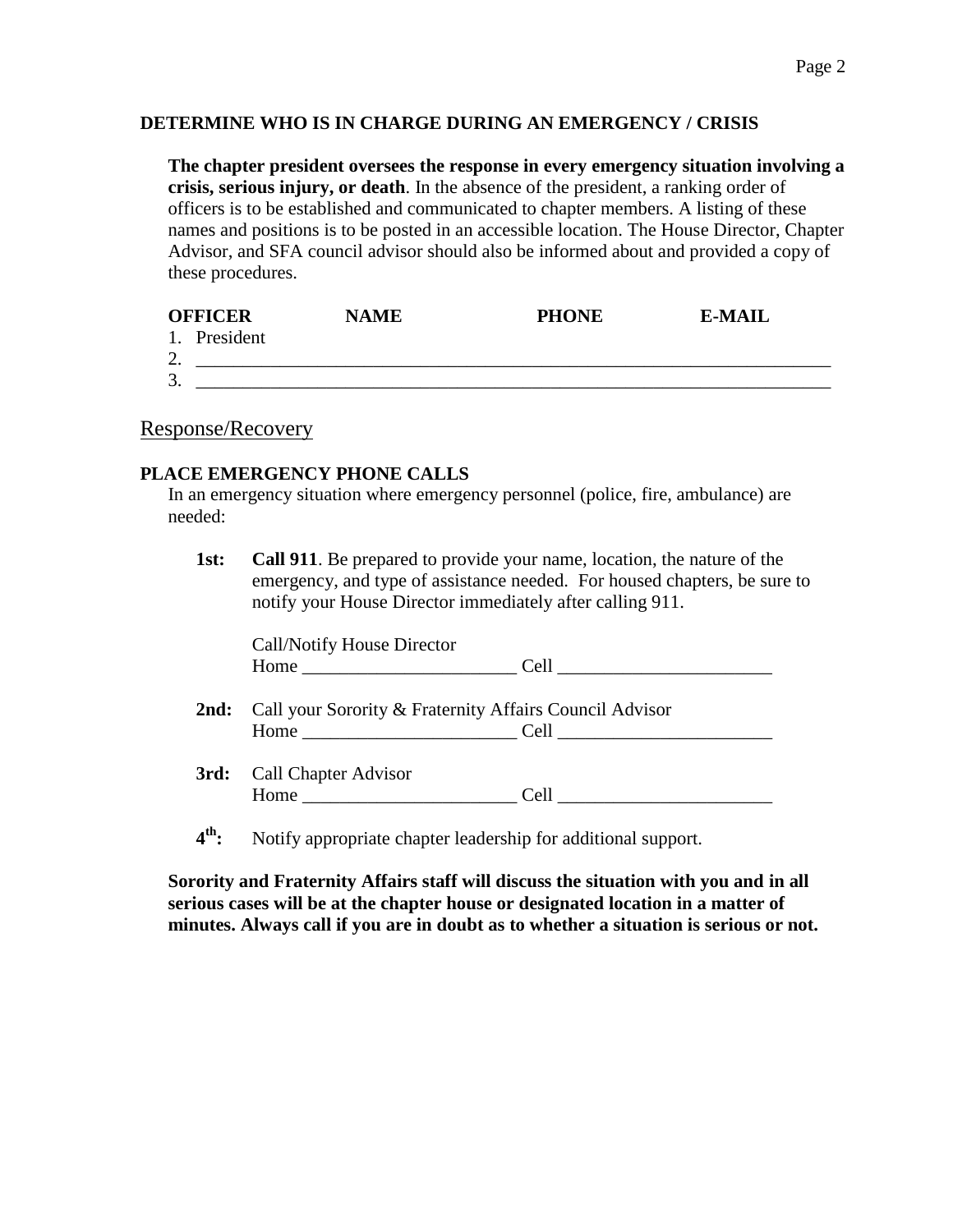## **CRISIS MANAGEMENT PROCEDURES FOR SPECIFIC INCIDENTS**

# **I. Death**

- Notify your chapter advisor and SFA council advisor.
- Do not notify parents/guardians; this will be done by emergency or campus officials.
- Do not announce the death until all members of the immediate family have been notified. SFA staff and public safety officials will know when this has occurred.
- Assure your chapter advisor has arrived to help before making an announcement of the death. It is very helpful to have someone from the Counseling & Wellness Center present when you make the announcement to help your members deal with the shock (SFA staff will arrange this).
- If the deceased member lived in the chapter house, do not remove or rearrange any of his/her personal possessions. If the member had a roommate, the roommate should be moved to another room temporarily.
- After the family has been notified, the chapter advisor or president may wish to call the family to offer sympathy on behalf of the chapter and ask what their wishes are in regards to the possessions.
- Before the family arrives, be sure all borrowed items are returned to the deceased student's room and, if possible, lock it. When they do arrive, you want to have empty boxes available and offer to help. This is an emotional trauma for parents and they may want privacy. You may want to consider coordinating with SFA staff to have a counselor present to help the family through this difficult task.
- It is proper to send sympathy cards, notes, flowers, etc. If the funeral is nearby, it could mean a great deal to the parents for members to attend. Offer to make a statement on behalf of the fraternity at the memorial service. If the funeral will be out of town, you may want to arrange a local memorial service. Staff from SFA and the Dean of Students Office will assist you in making arrangements.
- It may be the first time some of your members are experiencing the death of someone close to them. Watch for members who appear to be having difficulty coping with the loss and encourage them to talk with a counselor.
- The Dean of Students Office (DSO) will take care of notifying the deceased student's instructors and other campus offices of the death.
- When someone close to you dies, it is difficult to accept the loss and you and your members may find yourselves consumed by pain, fear, guilt, and anger. Grief is a normal response to losing someone important to you.
- One means of expressing our grief is to attend the funeral or memorial service. A funeral helps confirm the reality of death and serves as a focus for expressing feelings of loss. Family and friends are often brought together and supported through services of remembrance. Being present demonstrates that although someone has died, friends like you remain; it shows you care. Both before and after the funeral, it is important that you find ways to express your feelings; for some that is through crying, consoling others, journaling or actively remembering the loved one. Crying is both healthy and normal. It may also help to hold a discussion to help members with accepting the loss.

# **II. Fires**

- In case of a fire, encourage calm. Avoid panic and confusion.
- Activate the fire alarm.
- **Call 911** no matter how minor you consider the fire to be. Don't take a lot of time looking for the fire beforehand.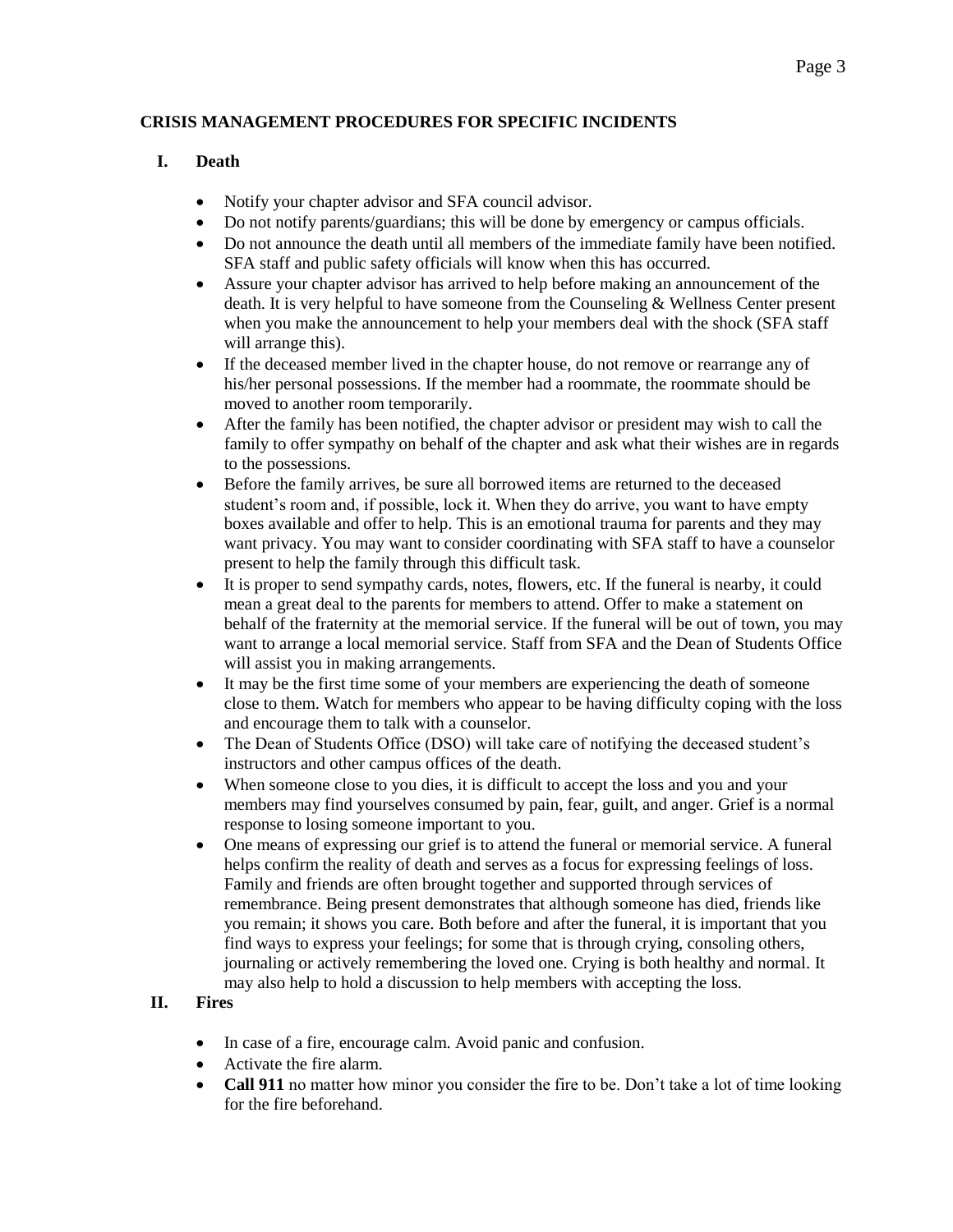- Where appropriate and safe, use an extinguisher. Do not put yourself or others in harm's way.
- If possible, check as many rooms as possible on the way out to see if everyone is alerted to the fire. Check to make sure doors to all rooms are closed on the way out.
- When you are in a room when the alarm goes off, feel the doorknob to see if the heat is intense. If it is hot, do not open it. If you think it's safe, then open the door slowly with your shoulder against it to see if the fire is in the hallway. Because toxic fumes and high temperatures usually fill the highest levels of the air, it is best to crawl out of a burning building. Cover your face with a cloth, preferably damp. If the fire is in the hallway, exit out of a window, if safe.
- Have a plan to account for members. A roommate check system may work best. Have a predetermined spot where members are to congregate in the event of a fire. Take a head count to make sure everyone is out of the house. NEVER go back into the house to attempt to rescue anyone. Allow emergency personnel to do that.
- Move cars out of the way for fire engines to get in.
- NOTE: Conduct drills each semester to establish active procedures and familiarize residents with the actions to be taken. Official chapter houses should work with the House Director to conduct the drills.

#### **III. Members in Distress**

- Sometimes your chapter may have a member that is experiencing a behavioral health crisis or exhibiting disruptive or disturbing behaviors.
- If a member is a risk to harm themselves or others that is, they are exhibiting or verbalizing dangerous intentions – call 911. If a weapon is present or threatened, immediately call 911 and avoid further confrontation.
- If the member is disruptive or acting in a disturbing manner, where safety is not an immediate concern (i.e. threatens harm to self or others, but will accept help; demonstrates bizarre behavior or communication; disruptive to the living/learning environment), call your SFA council advisor. You may also call the Counseling & Wellness Center at any time at 352-392-1575 for mental health consultation or referral.
- In the event that you have a chapter member in distress, do not assemble your chapter. Discuss what steps you can take to handle the situation with SFA staff and campus officials. Campus officials will determine if the parents need to be contacted.
- SFA is your connection to other resources on campus. When in doubt, contact an SFA advisor for assistance at 352-392-1671. It is better to ask them than assume nothing is wrong.

## **IV. Serious Illness**

- There are several procedures and precautions that group members should take in the event one of your fellow members develops what appears to be a serious illness (including substance addiction or eating disorder). An ill member may ignore his or her condition and may not take the initiative to seek proper medical attention. As responsible chapter members, be sensitive to the physical and psychological welfare of your fellow members. If you become aware of someone who is suffering from a serious illness, take immediate action by following these guidelines and contacting people who can help:
	- o Initially bring your concern to the attention of the member. Tell the member you are aware of his/her condition and that you are concerned. Refer to specific behaviors you have noticed. Avoid using psychological jargon.
	- o Determine what kind of medical attention or psychological counseling the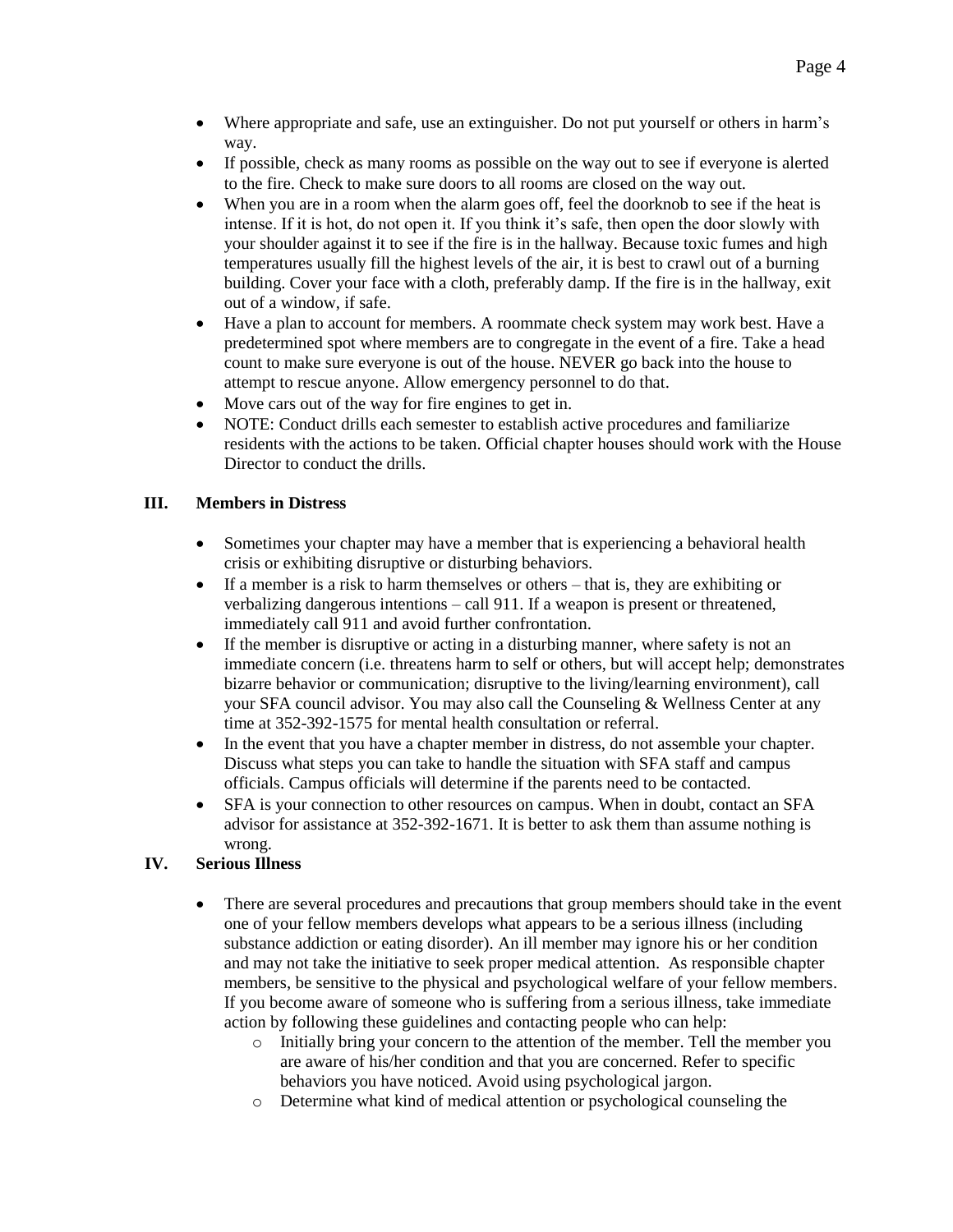member has utilized.

- o If the ailing individual continues to ignore his/her physical or psychological condition, contact your chapter advisor or council advisor for assistance. With housed chapters, it may be appropriate to consult with the House Director.
- $\circ$  Information about the situation should be brought to the advisor's attention; consult the Counseling & Wellness Center for guidance on establishing a specific plan of action to help the member.
- It is important that members be understanding and sensitive in dealing with cases of serious illness. There may be some cases when an ailing person will not want your assistance and will strongly object to any contact with parents. It is important to respect the wishes of the person; however, you may find yourself in a situation where respecting a person's wishes may not be medically wise or sound. The realities of the situation should not be ignored. Consult with your advisor or SFA staff.

# **CALL A MANDATORY EMERGENCY CHAPTER MEETING**

**If a crisis has occurred within your chapter, call a MANDATORY emergency chapter meeting immediately.** Make sure your chapter advisor, member of your alumni advisory board, and/or SFA staff is present.

- Explain that there is an emergency situation and members are to report to the house or designated location immediately.
- Encourage members to remain calm during the crisis.
- Ask chapter members to refrain from making outgoing phone calls and text messages to other persons, as well as communicating information through social media, until further notice.

# **For housed chapters:**

- Depending on the situation, out-of-house members may need to be called in for a meeting.
- **Close the house at once.** Permit only your members and appropriate officials to enter. Assign one or more members to calmly and politely receive and admit eligible persons at the door.

#### **At this meeting:**

- Thank the members and others for coming on such short notice.
- Explain the situation and gather facts; present information that is verified by authorized persons familiar with the situation.
- Project a confident leadership presence and encourage members to remain calm.
- Clarify the identity and role of the spokesperson (normally the chapter president). To provide a consistent and accurate message, discourage anyone else from making statements or answering questions about the situation.
- Instruct members to refrain from discussing the incident with persons outside the chapter, including significant others and family members. This restriction is to be observed until the situation has been resolved and membered are notified otherwise. In the event of a fire or accident, members are encouraged to notify their parents to let them know they are okay.
- Develop a follow-up plan for the next several days.